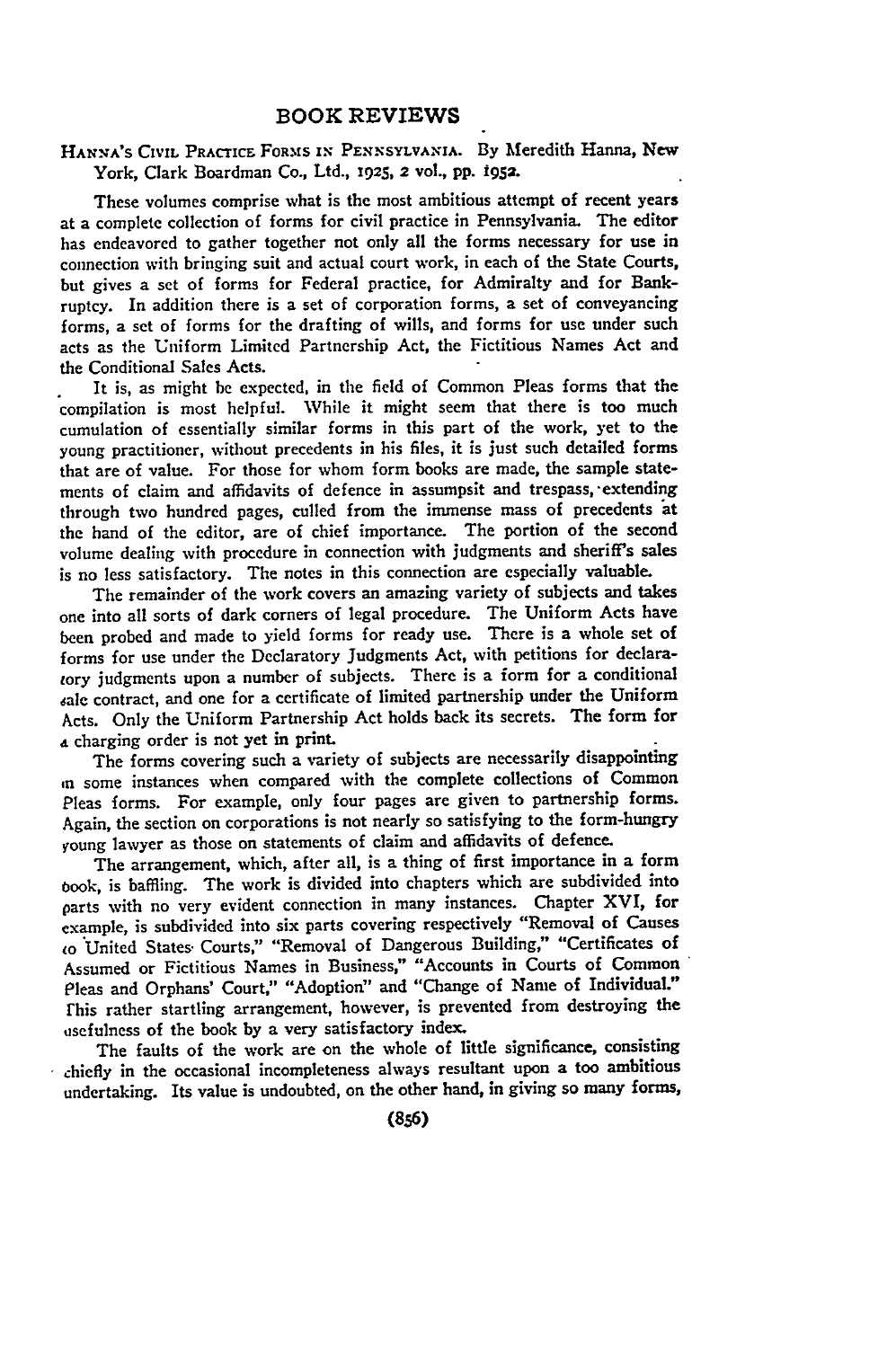approved very recently **by** the Courts, many of them not otherwise obtainable unless at the cost of very considerable time and trouble. The practice Notes, Inserted at the heads of several sections, while generally elementary, are well worth while for those for whom they are intended.

*Gerald F. Flood.*

## *Philadelphia.*

**THE** MODERN LAW OF **REAL PROPERTY. G. C.** Cheshire, Esq., **B. C. L., M. A.** Butterworth and Company, London, **1925.**

Those who have followed the career of **G.** C. Cheshire, particularly in his work as Law Fellow in the Oxford University School of Jurisprudence and Civil Law, welcomed the announcement made several years ago that he was then engaged in writing a treatise on Modern English Real Property Law. The promised book, recently published, has just come to us. It is an excellent presentation in Mr. Cheshire's characteristic, clear style, of the old system of Real Property Law, with the changes made **by** the new legislation which came into operation January **z, 1926.**

The author modestly states in the preface to his work, that "the old system of Real Property Law was discussed with such lacidity and fulness in several works of repute that it would have been presumptuous to offer another **book** had the law remained unaltered," and his justification, therefore, in attempting to prepare a new treatise was given when it was known in January, **1924,** what the intentions of Parliament were concerning the new legislation.

The immediate purpose of the book has been to present the new system **of** law "as a composite whole," **by** discussing under separate topics the general principles of the old law and showing specifically under each topic wherein the new legislation changes these principles. In thus presenting the modern law Mr. Cheshire has indeed enabled us "to envisage a legal system which is, in many respects, widely different from that described in existing works"; and the immediate purpose inducing the book's preparation is therefore ably satisfied. But in accomplishing this avowed immediate purpose, Mr. Cheshire has also, we believe, made a valuable contribution to the literature dealing with the socalled old system of English Real Property. In this respect the book will have a general appeal. To be sure, it is not an exhaustive discussion of all possible variations and illustrations of the general rules. If one were expecting to find in it a digest of detail, he would be disappointed, for the work does not purport to be encyclopedic in character; indeed much of its distinctive value as regards style, arrangement and necessary emphasis, would have been lost had the author attempted a detailed treatment. As it is, Mr. Cheshire has given us a clear and scholarly analysis of fundamentals; and to the student, in particular, in his difficult task of understanding the old as well as the new system of English Real Property law, the work will be invaluable.

One special feature which commends the book for ready practical reference, is an appendix containing a summary of the changes made **by** the recent legislation. These changes are carefully tabulated under proper headings, and notations made in separate columns, first to the page in the text where discussion of the change may be found, and secondly to the pertinent section of the